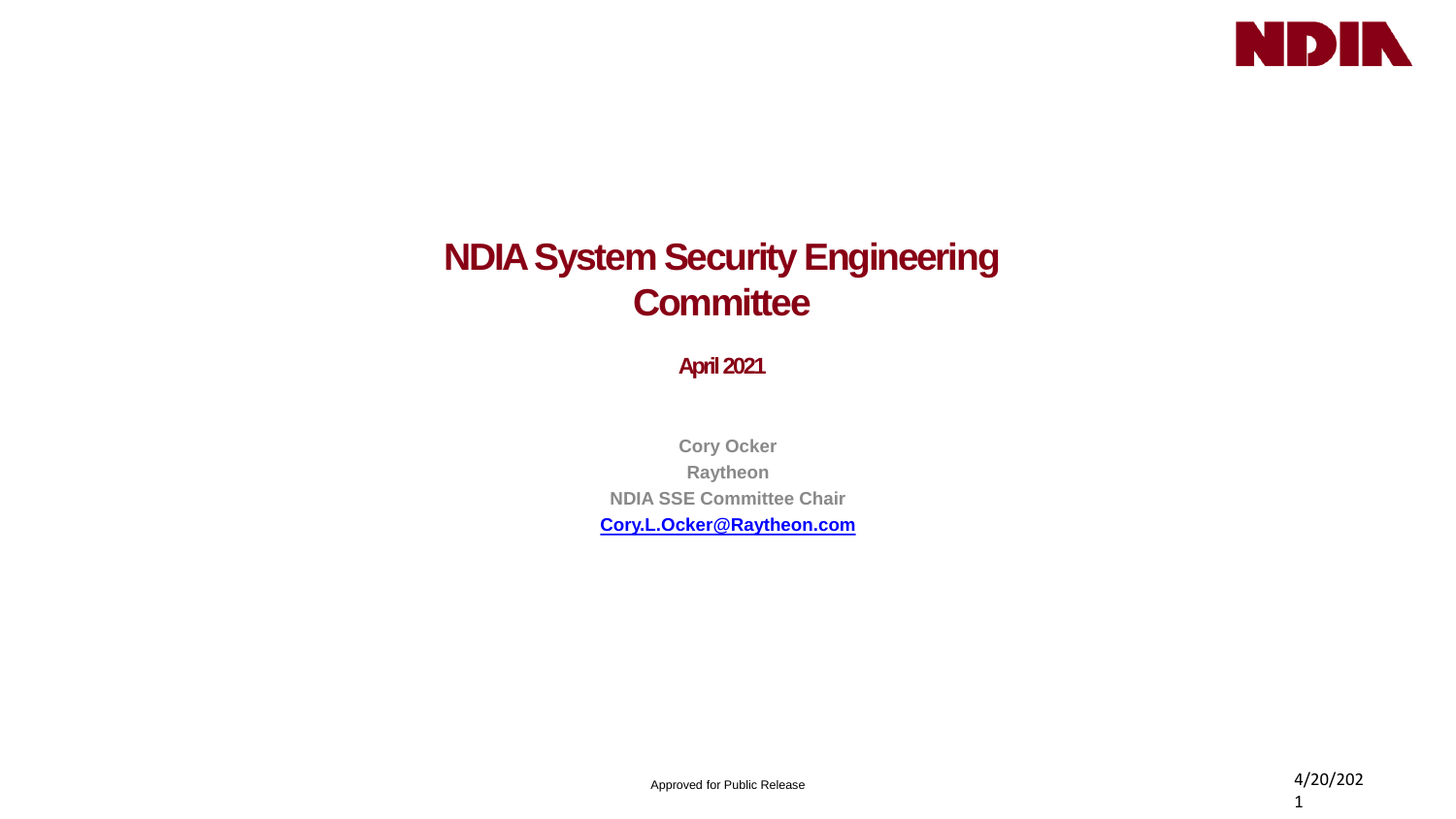## **2021 ACTIVITIES**



- **Supported development and industry review of PSM CID Measurement Framework Whitepaper Software Assurance section**
- **Held SSE Taxonomy workshop**
- **Reviewed USAF DevSecOps CONOPS**
- **Identified leadership team to support additional future projects**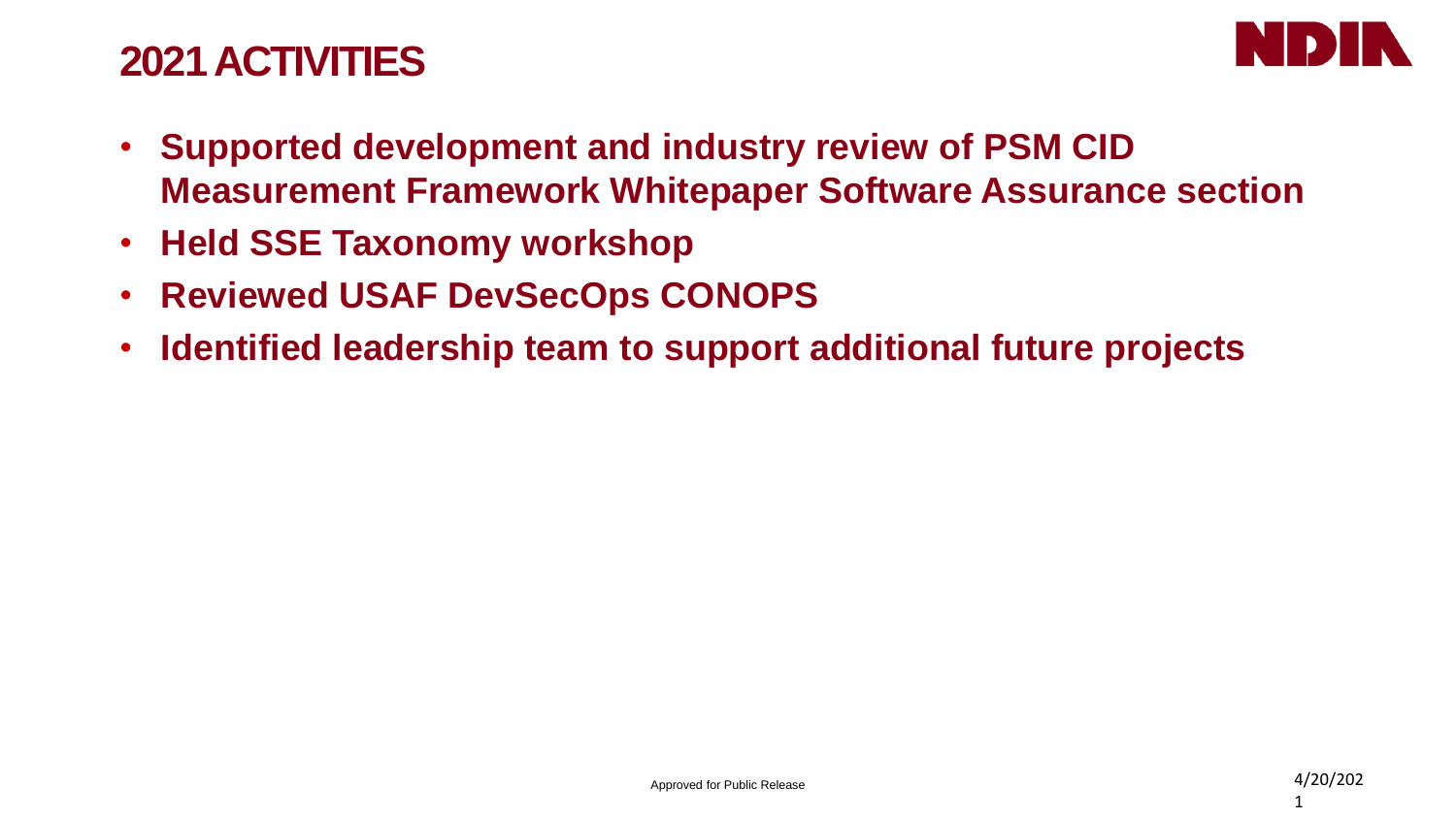**committee meeting to ask for any other volunteers**

• **Also creating list of steering committee members similar to the division for company POCs (note that being a prime isn't a prerequisite for being on the steering committee)** 

### **SYSTEMS SECURITY ENGINEERING COMMITTEE**





**CHAIR** 

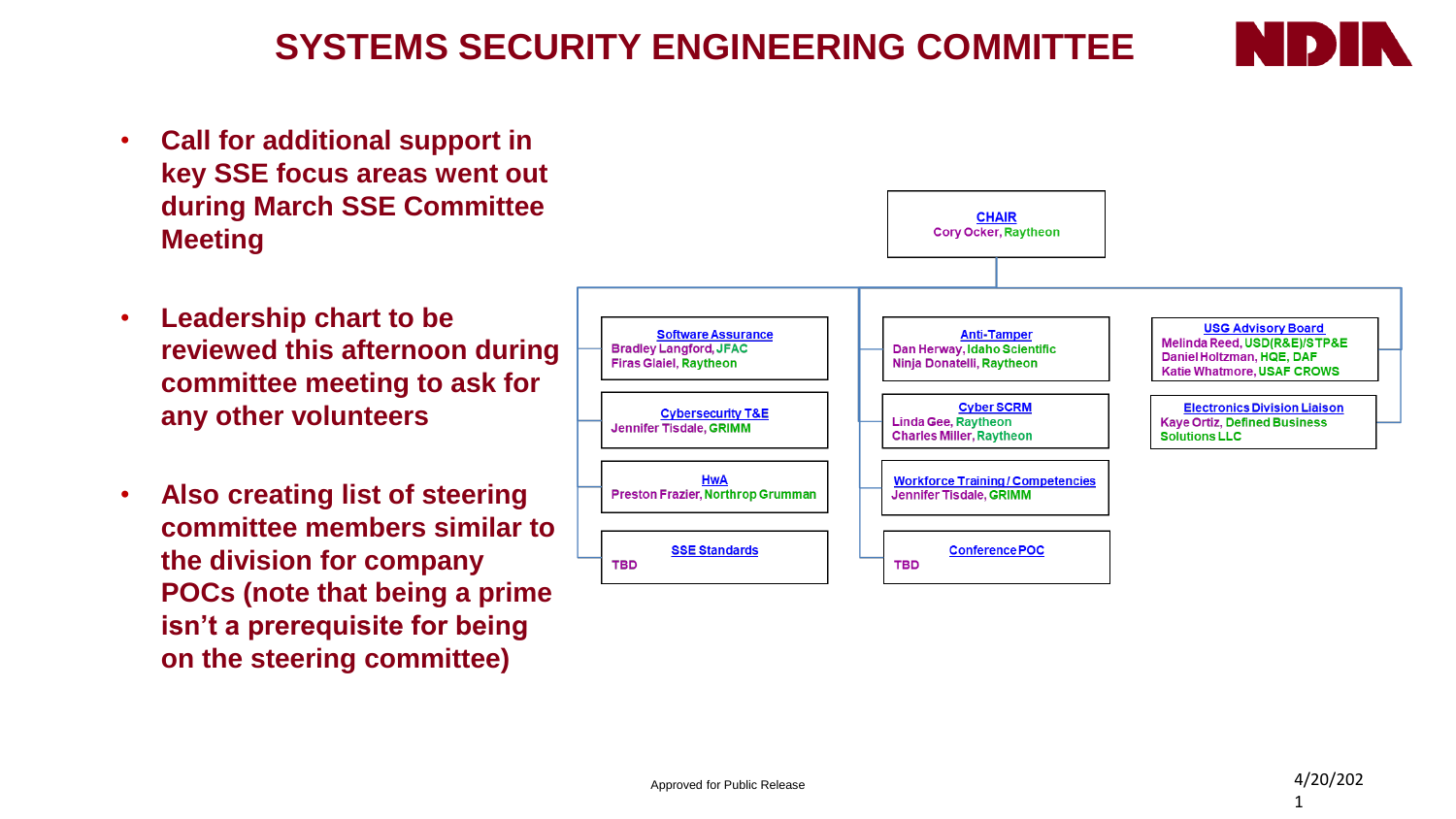# **2021 Candidate Projects**



### **Government Led**

- **PPIP Review (Standards w/ All Participating) –**
	- Goal is to make it more consistent with existing regulations while also being responsive to individual customers - TBD awaiting draft from USG
- **DoDI/M 8140 Review (Workforce Training/Competencies)**
	- Awaiting implementation of NICE Framework to DoD systems; main clarification is whether or not this applies to DIB and what requirements will flow down - TBD awaiting draft from USG
- **CMMC - Engineering Perspective (Standards)**
	- Provide consolidated industry feedback on SSE impacts of CMMC (i.e. limiting flow to subcontractors, identifying levels as requirements are flowed deeper down the supply chain, etc); On hold awaiting latest review of CMMC path forward
- **NDAA FY2021 Sect 9901 – 9908 Creating Helpful Incentives to Produce Semiconductors for America (HwA/SCRM)**
- **DoDI 5000.89 T&E Review (CT&E) – ready (Q2)**
- **DoDI 5000.90 Cybersecurity review and comment (Standards)**
	- USG POC identified; ready (Q2)
- **Update DAG to match latest acquisition pathways guidance (Standards w/ All Participating) – awaiting update**
- **DoDI 5200.44 update – integration of zero trust / assured microelectronics**
	- Risked based, not eliminating trusted foundry awaiting update (TBD)

### **Committee Led**

- **Coordinating with Electronics Division to provide a bridge between control/guidance and supply chain risk – Ongoing (Q2/Q3)**
- **Review of Cybersecurity Legislation (Software Assurance) – Ongoing (Q2)**
- **SSE Taxonomy (w/ INCOSE) (Standards) – Ongoing (Q2)**
- **Draft DID Software Bill of Materials (SCRM) – ready (Q2/3)**
- **Critical Program Information term and definitions relate to DoDI 5200.39 (AT) – ready (Q2/3)**
- **Perform assessment of skill gap to determine focus areas to build the bench of SSEs (Education) – ready (Q2/3)**
- **Zero Trust Program View (led by Electronics Division) (HwA) – ongoing (Q2)**
- **Review effectiveness of Cyber Survivability Endorsement process – ready (Q3)**
- **Leveraging NDIA connect (has everyone accessed it?) (Planning/Process) – ready (Q2/3)**